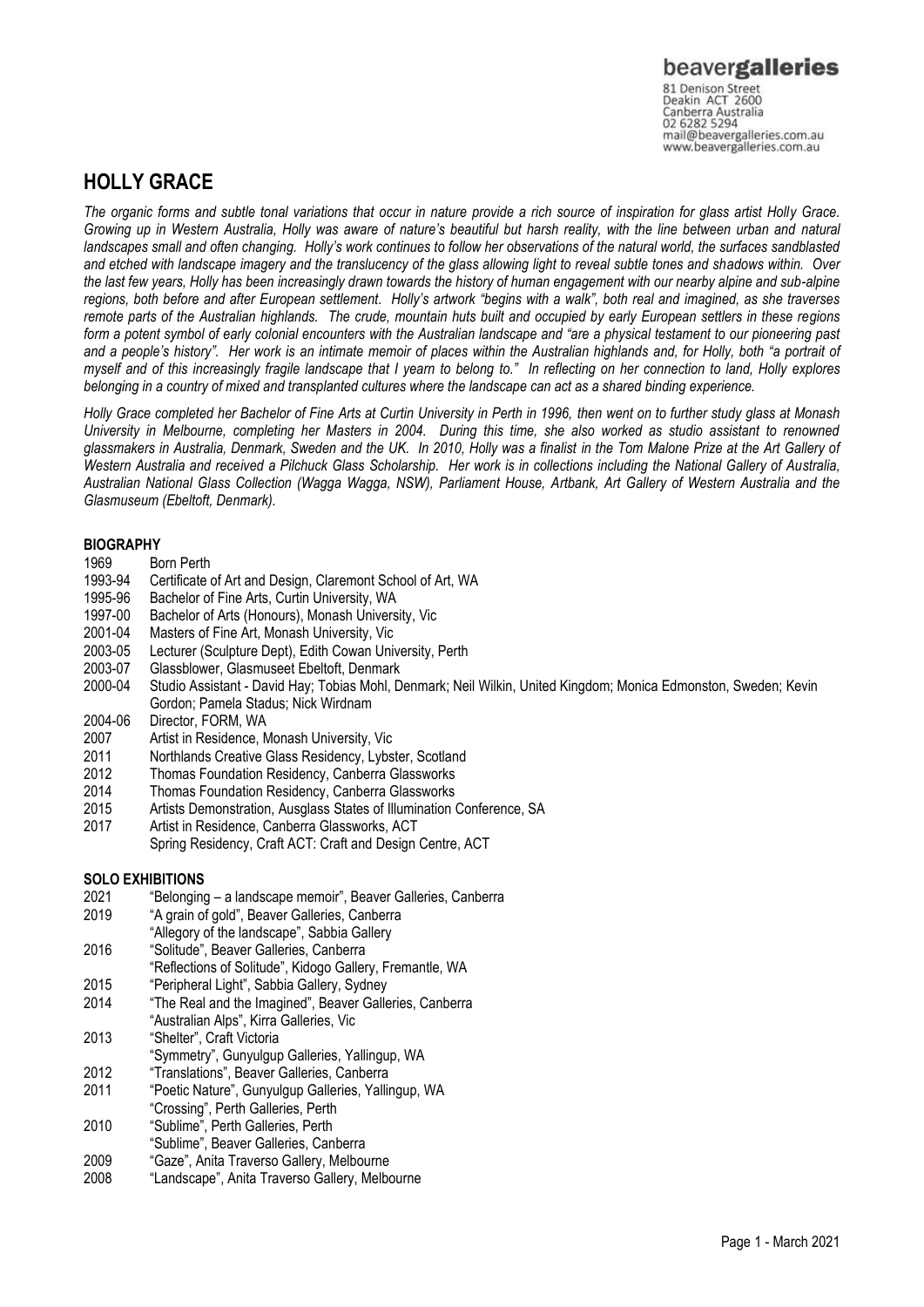## beavergalleries

81 Denison Street<br>Deakin ACT 2600 Canberra Australia 02 6282 5294 mail@beavergalleries.com.au www.beavergalleries.com.au

- 2007 "Landscape", Beaver Galleries, Canberra "Gaze", Perth Galleries, Perth "Glass Canvas"**,** Craft Queensland, Brisbane "Glass Landscape", GlasGalerieLeerdam, Netherlands
	- "Glass Landscape"**,** Gaffer Studio Glass, Hong Kong
- 2006 "Balance Beauty Bold", Gaffer Studio Glass, Hong Kong
- 2005 "Clearing", Perth Galleries, Perth
- "Sublime", Makers Mark Gallery, Sydney

# **SELECTED GROUP EXHIBITIONS**<br>2019 The Hot Shop Masters

"The Hot Shop Masters of Glass", Sabbia Gallery, Sydney "Small works", Beaver Galleries, Canberra Klause Moje Glass Award, Thor's Hammer, Canberra 2018 Hindmarsh Prize, Fitters Workshop, Canberra "Genius Loci", Canberra Glassworks, Kingston, ACT "Traversing Tidbinbilla", Tuggeranong Arts Centre, ACT Fuse Glass Prize, Jam Factory, Adelaide Tom Malone Glass Prize, Art Gallery of Western Australia, Perth 2017 "Small works 2017", Beaver Galleries, Canberra "Shelter: Crafting a Safe Home", National Tour, USA 2016 "Salute vii", Sabbia Gallery, Sydney "Light Translations", Glasmuseet Ebeltoft, Denmark "Lorne Sculpture Biennale (Small Works)", Lorne, Vic "Light Translations", Canberra Glassworks Fleurieu Art Prize for Landscape, Samstag Museum, SA 2015 "Small works", Beaver Galleries, Canberra 2014 SOFA Chicago, Navy Pier, Chicago, USA (Beaver Galleries) "Lorne Sculpture Biennale", Vic 2013 "Waterhouse Natural Science Art Prize", South Australian Museum "Canberra Glass 2013", Beaver Galleries, Canberra "The rug project", Beaver Galleries, Canberra "Landscape", Sabbia Gallery, Sydney 2012 "Small works", Beaver Galleries, Canberra 2011 SOFA Chicago, Navy Pier, Chicago, USA (Beaver Galleries)<br>2010 Melbourne Art Fair, Melbourne (Perth Galleries) Melbourne Art Fair, Melbourne (Perth Galleries) SOFA Chicago, Navy Pier, Chicago, USA (Beaver Galleries) 2008 Melbourne Art Fair, Melbourne (Perth Galleries) "Wonderlust", Art Gallery of Western Australia, Perth Art London, Glass Artists Gallery, Chelsea, UK SOFA Chicago, Navy Pier, Chicago, USA (Glass Artists Gallery) Urban Glass Gala Auction, Urban Glass, New York, USA 2007 SOFA Chicago, Navy Pier, Chicago, USA (Glass Artists Gallery) Art London, Royal Hospital, Chelsea, UK (Glass Artists Gallery) Glass Weekend, International Symposium & Exhibition of Contemporary Glass, Wheaton Village, USA 2006 "Australian Visions in Glass", Glas Galerie Leerdam, Netherlands "Balance Beauty Bold", Gaffer Studio Glass, Hong Kong, China "Salone Del Mobile 2006", Form and Curtin University Stand, Salone Satellite, Milan, Italy Art Taipei 2006, Glass Artists Gallery, Hua Shan Cultural Park, Taiwan Melbourne Art Fair, Melbourne (Perth Galleries) Art London, Royal Hospital, Chelsea, UK (Glass Artists Gallery) SOFA Chicago, Navy Pier, Chicago, USA (Glass Artists Gallery) "Australian Glass", Sandra Ainsley Gallery, Toronto, Canada 2005 SOFA Chicago, Navy Pier, Chicago, USA (Glass Artists Gallery) City of Joondalup Invitation Art Award, Joondalup Town Hall, WA The International Handicrafts Fair, Florence, Italy "Artitude", Perth Convention and Exhibition Centre, WA "25 Years of Monash glass", Monash Gallery of Art, Melbourne 2004 "The Everyday Sublime", The Faculty Gallery, Monash University Caulfield Campus, Vic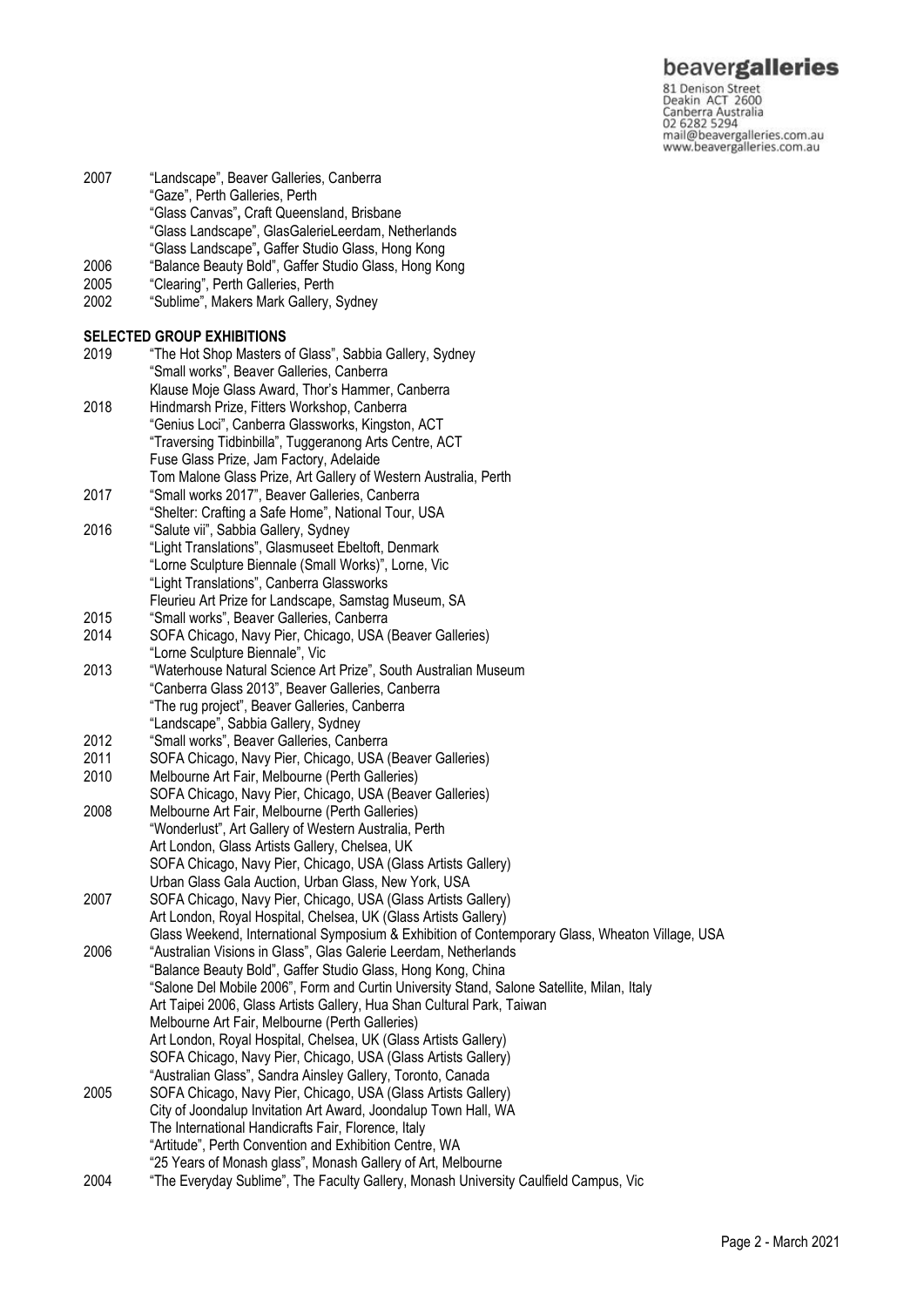81 Denison Street<br>Deakin ACT 2600 Canberra Australia 02 6282 5294 mail@beavergalleries.com.au www.beavergalleries.com.au

"Harvest 2", Quadrivium Gallery, Sydney "Poetic Nature", Wagga Wagga Art Gallery (National Art Glass Collection), NSW City of Joondalup Invitation Art Award, Joondalup Town Hall, WA Austrade Showcase of Australian Design, The Australian Embassy, Tokyo, Japan "Elemental", Noosa Regional Gallery, Qld The Alice Prize, Alice Springs, NT

- 2003 "Forte", The New Contemporaries Gallery, Sydney "Poetic Nature", Craft Queensland, Brisbane
- 2002 "Melbourne Movement", Singapore Consul General, Singapore
- "Poetic Nature", Craftwest Gallery, Perth
- 2001 "Bombay Sapphire Martini Art", The Luxury Westin Hotel, Melbourne "Salone Del Mobile", The Melbourne Movement Pavilion, Salone Satellite, Milan, Italy 2nd Cheongju International Craft Competition, The Cheongju Arts Centre, Korea

# **AWARDS / COMMISSIONS**

- 2019 Finalist, Klaus Moje Glass Award, Canberra
- Finalist, Hindmarsh Prize, Fitters Workshop, Canberra
- Finalist, Tom Malone Glass Prize, Art Gallery of Western Australia, Perth Finalist, Fuse Glass Prize, Jam Factory, Adelaide
- Commission, University of Canberra Hospital, Canberra
- 2017 Commission, *InterContinental*, Perth City Centre, WA
- 2016 Commission, *Henderson Land*, Minden Ave Lobby & Tin Hau Club House, Hong Kong, China
- 2015 Selected for "New Glass Review 36", Juried International Glass Survey
- Commission, Wellington Shire Council, Heyfield, Vic 2014 Commission, Bakery Hill, Ballarat
- Arts Victoria Grant
- 2011 Pilchuck Scholarship, Pilchuck Glass School, Seattle, Washington, USA Commission: Crown Casino, Melbourne
- 2010 Pilchuck Scholarship, Pilchuck Glass School, Seattle, Washington, USA Finalist, Tom Malone Glass Prize, Art Gallery of Western Australia, Perth Commission: Marina Bay Sands Hotel, Singapore Commission: The Shangri-La Hotel, Shanghai, China
- 2009 Commission: Apache Energy, Perth Commission: 55 Wentworth Avenue, Kingston, ACT (large scale public artwork) Commission: Adelphi Hotel, Melbourne Commission: Rialto Hotel, Canberra Commission: Novotel Hotel, Melbourne
- 2008 Commission: Crown Casino, Melbourne
- 2007-09 Commission: Four Seasons Hotel, Hong Kong
- 2005 Visual Arts New Work grant, Australia Council Finalist, Tom Malone Glass Prize, Art Gallery of Western Australia, Perth
- Selected for "New Glass Review 27", Juried International Glass Survey
- 2004 Designing Futures in Contemporary Practice program, Craftwest
- Haig Park Artist Studio & Residency program, Artists Foundation, WA
- 2003 Arts WA residency grant for Glasmuseet Ebeltoft, Denmark
- Ian Potter Foundation grant for mentorship with Neil Wilkin, UK
- 2002 Honourable Mention, International Student Competition, GAS Conference, Amsterdam, Netherlands Australia Council International Grant for 6-month mentorship with Viki Noorman Koefoed, Denmark Monash University travel grant, Vic Craft Victoria exhibition grant, Vic
- 2001 Finalist, Thomas Foundation Pilchuck Awards, Ausglass Conference, Vic Finalist, Bombay Sapphire Martini Art Student Competition, Vic Finalist & Honourable Mention, 2nd Cheongju International Craft Competition, Korea Honourable Mention, International Student Competition, GAS Conference

#### **PUBLICATIONS**

- 2021 "Conveying qualities of Australia's High Country" by Kerry-Anne Cousins, *The Canberra Times,* 10 April
- 2019 A grain of gold-studio glass review, Kerry-Anne Cousins, *The Canberra Times,* 17 March